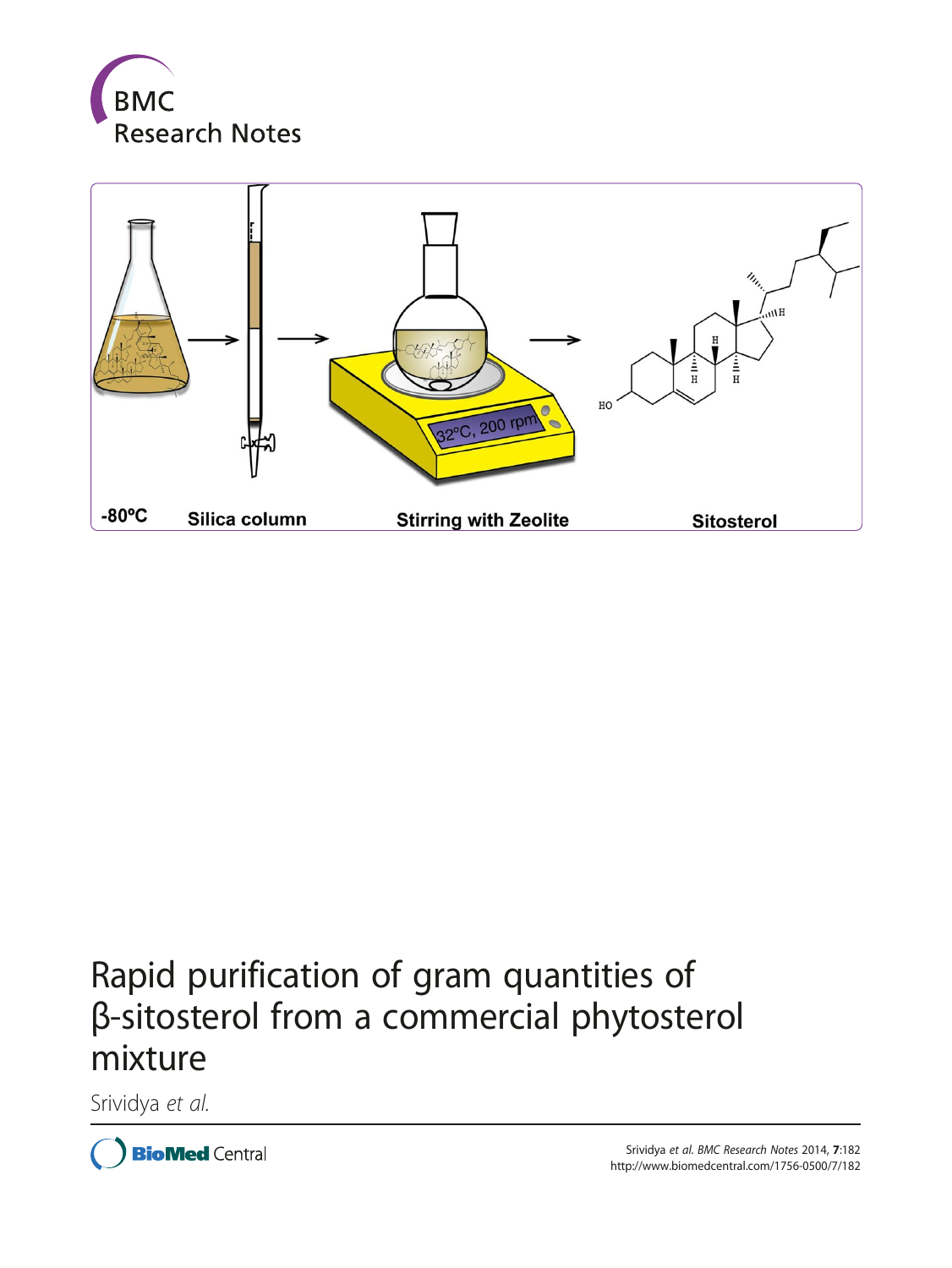## **SHORT REPORT SHORT CONSUMING THE SHORT CONSUMING THE SHORT CONSUMING THE SHORT CONSUMING THE SHORT CONSUMING THE SHORT CONSUMING THE SHORT CONSUMING THE SHORT CONSUMING THE SHORT CONSUMING THE SHORT CONSUMING THE SHORT**



## Rapid purification of gram quantities of β-sitosterol from a commercial phytosterol mixture

Narayanan Srividya, Deanna Brooke Heidorn and Bernd Markus Lange\*

## Abstract

Background: β-Sitosterol, a plant sterol or phytosterol, has commercial uses in the nutraceutical and pharmaceutical industries, but is also employed frequently in biological research. Phytosterols always accumulate as mixtures, and obtaining highly pure β-sitosterol in larger quantities for biological assays has been a challenge.

**Findings:** An improved method for the rapid purification of β-sitosterol from a commercial phytosterol extract is presented. Fractional crystallization of soybean oil yielded a soluble and an insoluble fraction. β-Sitosterol was purified by silica gel and Na-Y zeolite chromatography.

Conclusion: The rapid and cost effective three-step purification described here afforded β-sitosterol in gram quantities with high purity (>92%) and yield (>22%).

Keywords: β-Sitosterol, Purification, Fractional crystallization, Chromatography, Phytosterol, Zeolite

## Findings

## Background

Plant sterols, also referred to as phytosterols, are important structural components of the plasma membrane and are involved in the regulation of various developmental processes, including those mediated by lipid hormones [[1-3](#page-4-0)]. Phytosterols have been used successfully and safely for several decades to lower plasma cholesterol levels, and many margarines, butters, breakfast cereals and spreads are now enriched with plant-derived sterols and their esters [\[4,5](#page-4-0)]. While considerable progress has been made with obtaining specific phytosterols in pure form, the costs are still very high when larger amounts of pure sterols are required for structure-function studies in the nutritional, pharmaceutical and plant biology fields.

Two general strategies for obtaining gram quantities of individual phytosterols have been pursued. Stigmasterol 1, the most accessible and least expensive phytosterol, can be converted to β-sitosterol 2, a phytosterol commonly used as a model for this class of plant metabolites, by selective hydrogenation or reduction of the  $\Delta^{22-23}$  alkene,

\* Correspondence: [lange-m@wsu.edu](mailto:lange-m@wsu.edu)



## Materials

Crude soybean oil extract (termed "> 40% sitosterol"; S5753) was obtained from Sigma-Aldrich (St. Louis, MO). Solvents (acetone, chloroform, diethyl ether, ethanol, ethyl acetate, hexane, and toluene) were purchased from Fisher Scientific (Waltham, MA). Silica gel for column chromatography (type 60 Å; 100–200 mesh, 75– 150 μm particle size) was obtained from Mallinckrodt (St. Louis, MO). Na-Y zeolite was bought from Sigma-Aldrich (St. Louis, MO) and activated using a Vulcan



© 2014 Srividya et al.; licensee BioMed Central Ltd. This is an Open Access article distributed under the terms of the Creative Commons Attribution License [\(http://creativecommons.org/licenses/by/2.0\)](http://creativecommons.org/licenses/by/2.0), which permits unrestricted use, distribution, and reproduction in any medium, provided the original work is properly credited. The Creative Commons Public Domain Dedication waiver [\(http://creativecommons.org/publicdomain/zero/1.0/](http://creativecommons.org/publicdomain/zero/1.0/)) applies to the data made available in this article, unless otherwise stated.

Institute of Biological Chemistry and M.J. Murdock Metabolomics Laboratory, Washington State University, Pullman, WA 99164, USA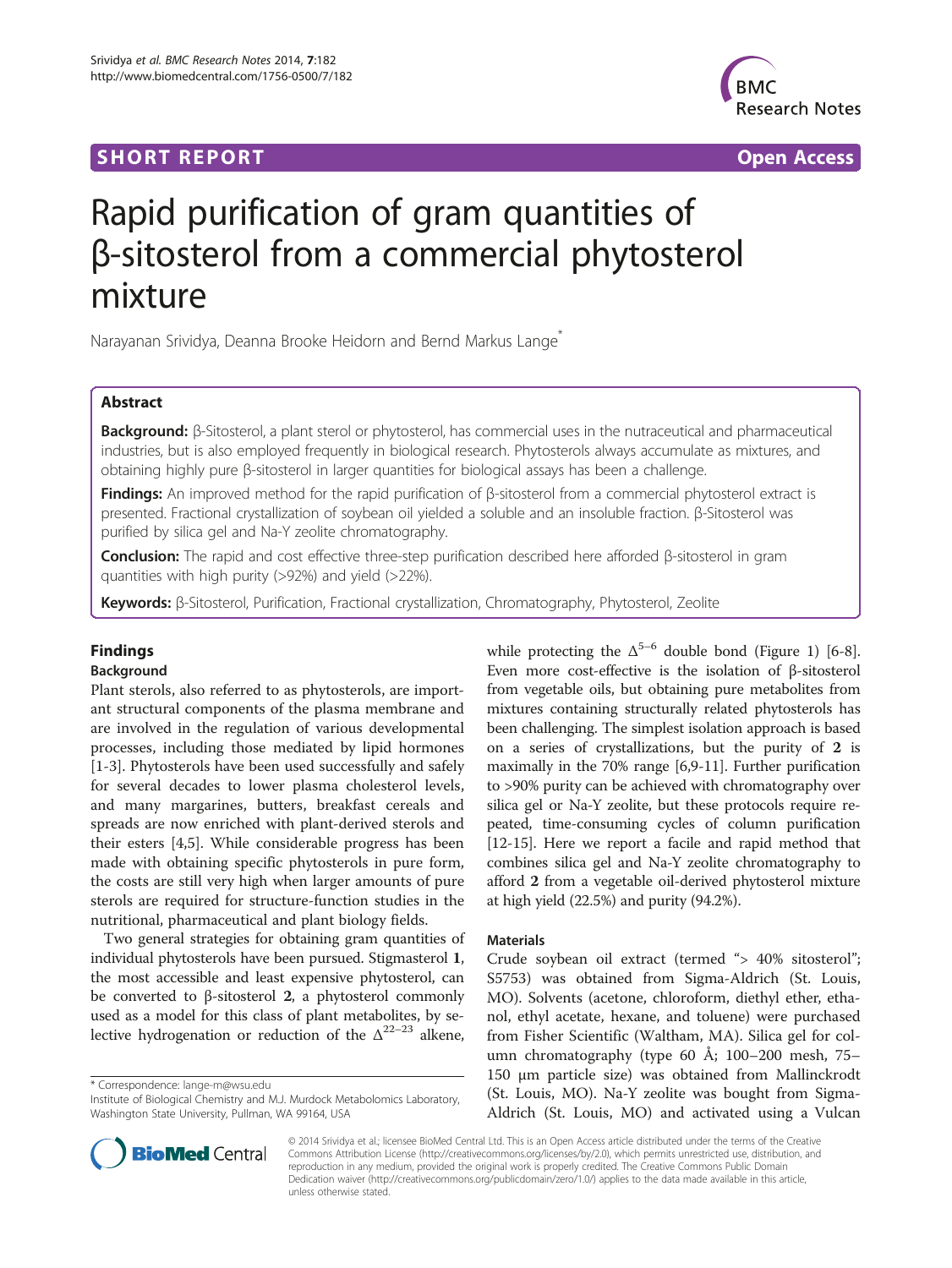<span id="page-2-0"></span>

3–130 bench top furnace at 500ºC for 18 h before use. The stirring speed for batch incubations of Na-Y zeolite with phytosterol mixtures was controlled using a PCT900 tachometer (General Tools, New York, NY) so that consistent but slow stirring occurred. Faster stirring speeds led to undesirably high concentrations of campesterol in solution. The Na-Y zeolite was reactivated by furnace heating as above.

### Results and discussion

Fractional crystallization has been used by various groups to obtain a solid  $(S)$  and a liquid  $(L)$  phytosterol fraction, of which only the  $L$  fraction (fairly low phytosterol content but with few other contaminants) was further processed. The phytosterol-rich S fraction contained high amounts of 1, which was very difficult to remove when 2 was the primary target, and was thus discarded [\[6,9-11\]](#page-4-0). To avoid substantial losses of 2, we first tested several solvents for obtaining an  $L$  fraction with a significant reduction in  $1$ , while maintaining options to also process the S fraction for purifying 2. The solvent selection was based on previously published reports and included (1) acetone, (2) hexane/toluene/ethanol (4:2:1; v:v:v) and (3) diethyl ether (Table 1) [\[6,9-11](#page-4-0)]. Crude soybean oil extract was dissolved in 500 ml of each solvent and placed at −80°C overnight. After removal from the freezer, the contents were immediately filtered using a Büchner funnel with sintered glass insert to yield an  $L$  and an  $S$  fractions (Figure [2](#page-3-0)). The solvent of the L fraction was evaporated, and the S and dried L fractions separately dissolved in 10 ml chloroform. At this stage, an aliquot from each fraction was analyzed by GC-MS [\[16\]](#page-4-0). The use of diethyl ether resulted in the most significant reduction of 1 in the  $L$  fraction (Table 1). Campesterol (3) was enriched but can be more easily removed using column chromatography [[12-14](#page-4-0)]. None of the solvents were effective in differentially reducing the amounts of 1 in the  $S$  fraction, while diethyl ether was the most appropriate solvent for maintaining high quantities of 2 (Table 1). All further experiments were thus performed using diethyl ether as a solvent. Phytosterols were distributed among the  $S$  and  $L$  fractions at 85% and 15%, respectively (Figure [2\)](#page-3-0).

The  $S$  and  $L$  fractions were then loaded separately onto silica gel columns, which were operated by gravity flow, and phytosterols eluted with hexane/ethyl acetate (6:1; v:v) as eluent (Figure [2](#page-3-0)). The flow rate was adjusted to 1 ml/min. Fractions (10 ml) were recovered and constituents analyzed by GC-MS [[16](#page-4-0)]. The elution order was 2, 1 and then 3. Fractions 18–30, which contained  $\ge$ 70% β-sitosterol, were pooled. The solvent of the combined β-sitosterol-enriched fractions was evaporated and the remainder dissolved in 200 ml hexane. The phytosterol content was again determined by GC-MS [\[16\]](#page-4-0) and indicated a yield of phytosterols of 30%. The phytosterol mixture derived from the  $S$  fraction, after silica gel

## Table 1 Purification of β-sitosterol (1) from crude soybean oil extract

| <b>Purification</b>                              |              | Fraction Stigmasterol β-Sitosterol Campesterol |      |      |  |
|--------------------------------------------------|--------------|------------------------------------------------|------|------|--|
| step                                             |              | (1)                                            | (2)  | (3)  |  |
|                                                  |              | [% of total phytosterols]                      |      |      |  |
| Crude soybean oil extract (S5753, Sigma-Aldrich) |              |                                                |      |      |  |
|                                                  | n.a.         | 9.3                                            | 60.7 | 27.8 |  |
| Fractional crystallization                       |              |                                                |      |      |  |
| Acetone                                          | S            | 8.5                                            | 51.2 | 40.3 |  |
|                                                  | L            | 12.3                                           | 57.9 | 29.8 |  |
| Hexane/toluene/                                  | S            | 12.3                                           | 57.7 | 30.1 |  |
| ethanol (4:2:1)                                  | $\mathbf{L}$ | 4.5                                            | 66.0 | 29.5 |  |
| Diethylether                                     | s            | 12.4                                           | 61.5 | 26.2 |  |
|                                                  | L            | 3.0                                            | 58.1 | 39.0 |  |
| Silica column chromatography                     |              |                                                |      |      |  |
|                                                  | s            | 7.1                                            | 78.2 | 14.7 |  |
|                                                  | L            | 1.5                                            | 82.0 | 16.5 |  |
| Na-Y zeolite chromatography                      |              |                                                |      |      |  |
|                                                  | S            | 4.1                                            | 92.2 | 3.7  |  |
|                                                  | L            | 0.1                                            | 94.2 | 5.7  |  |

Values represent averages of replicated experiments ( $n = 3-5$ ).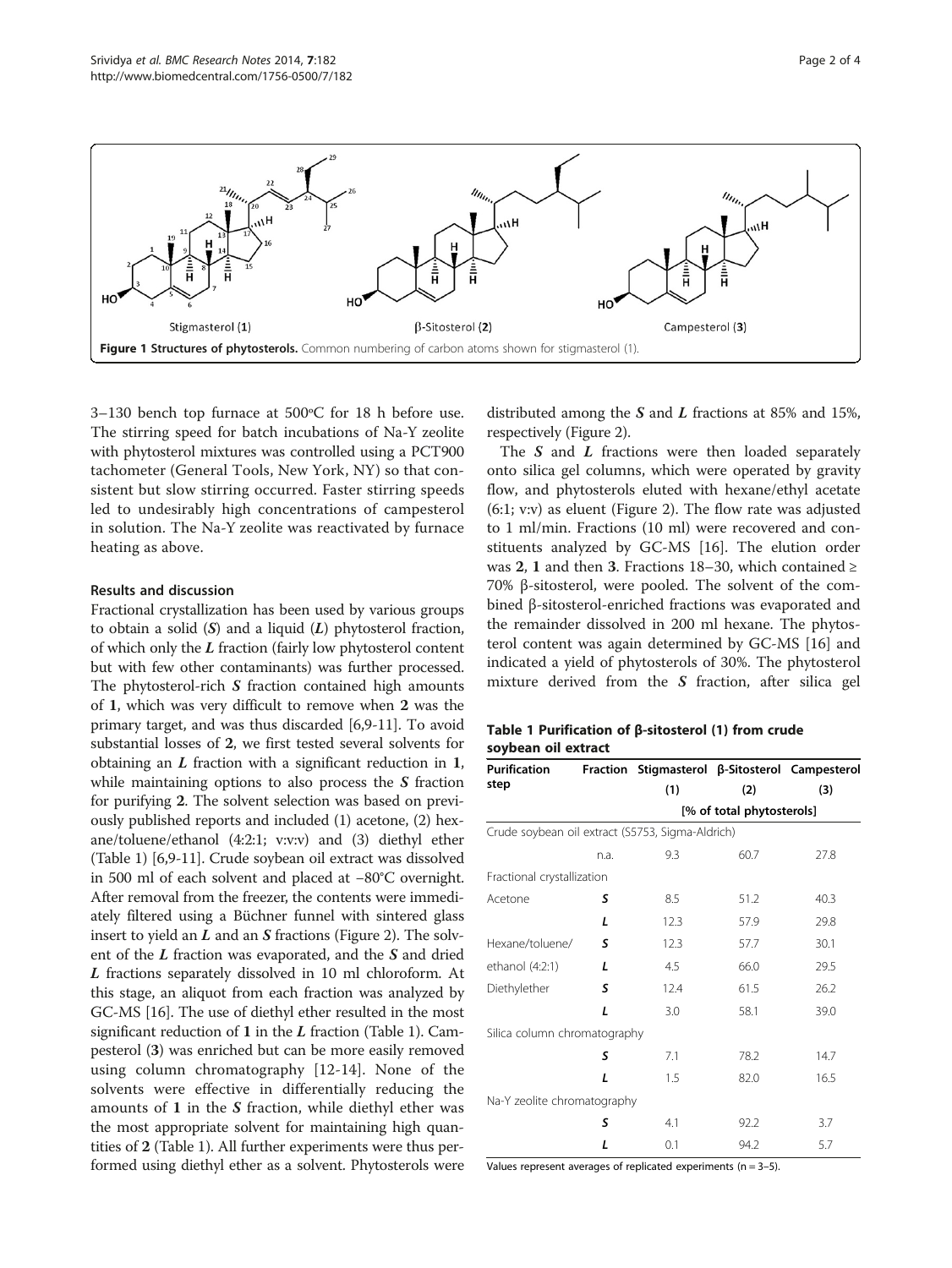<span id="page-3-0"></span>